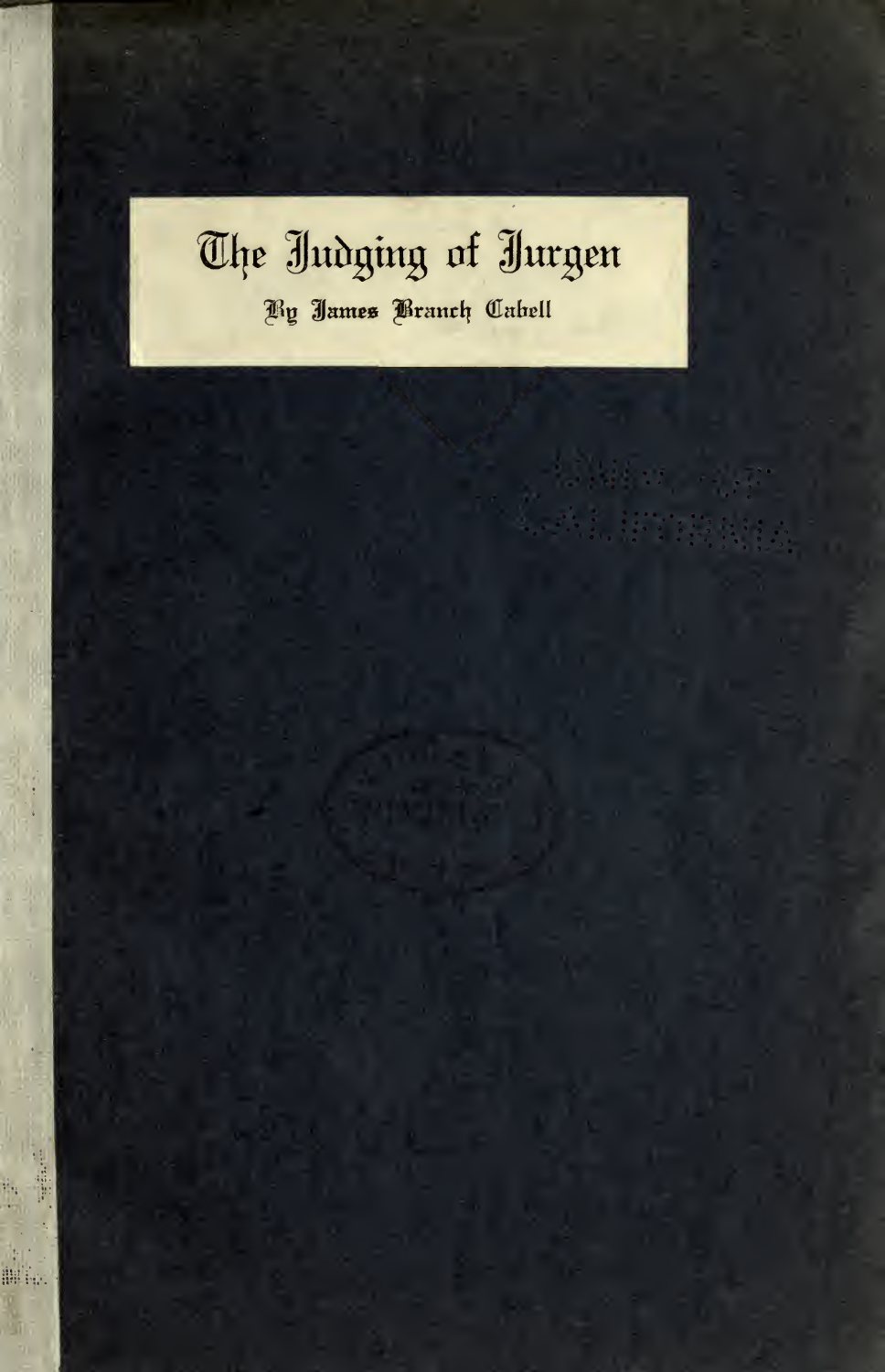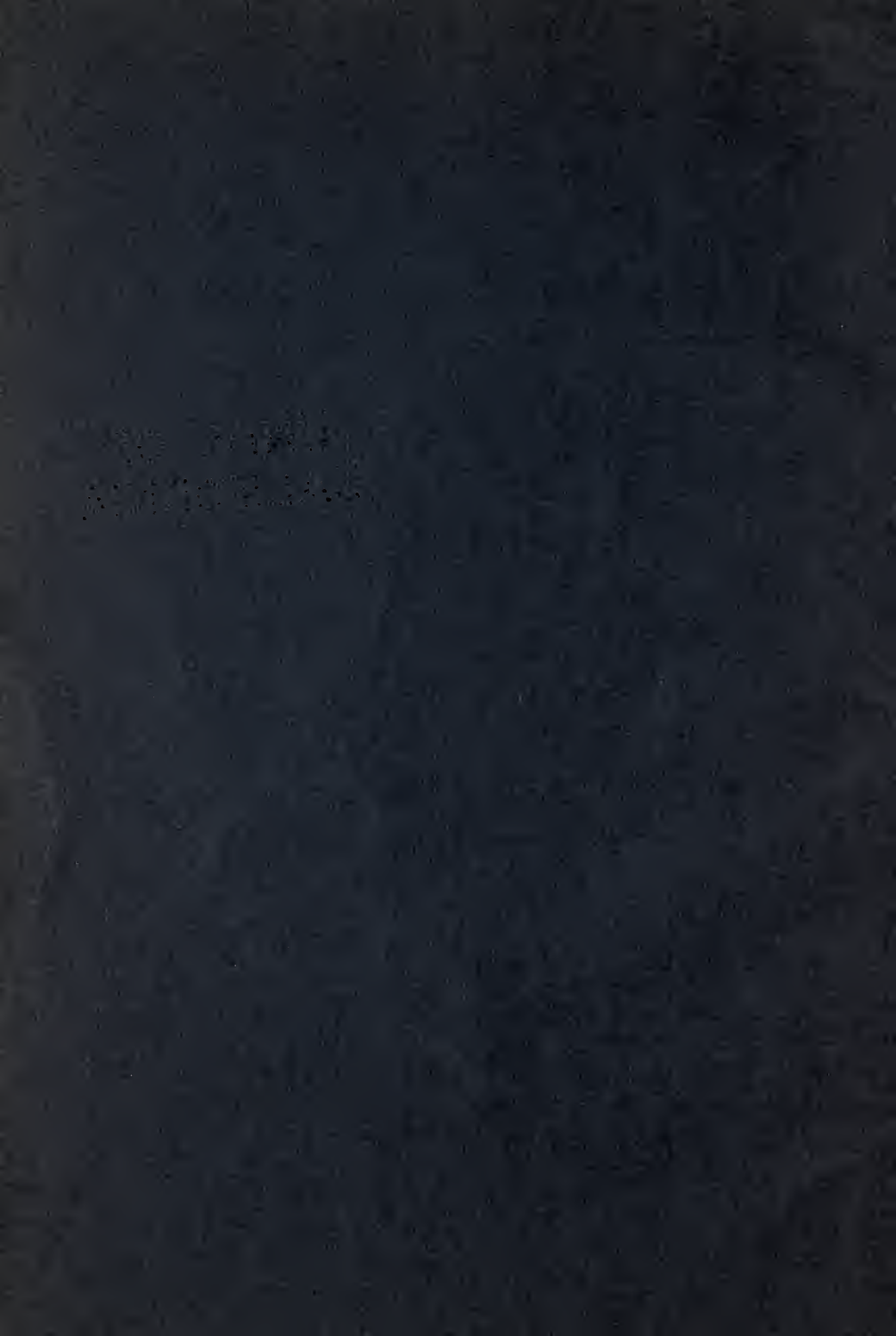Ferancis

### The Judging of Jurgen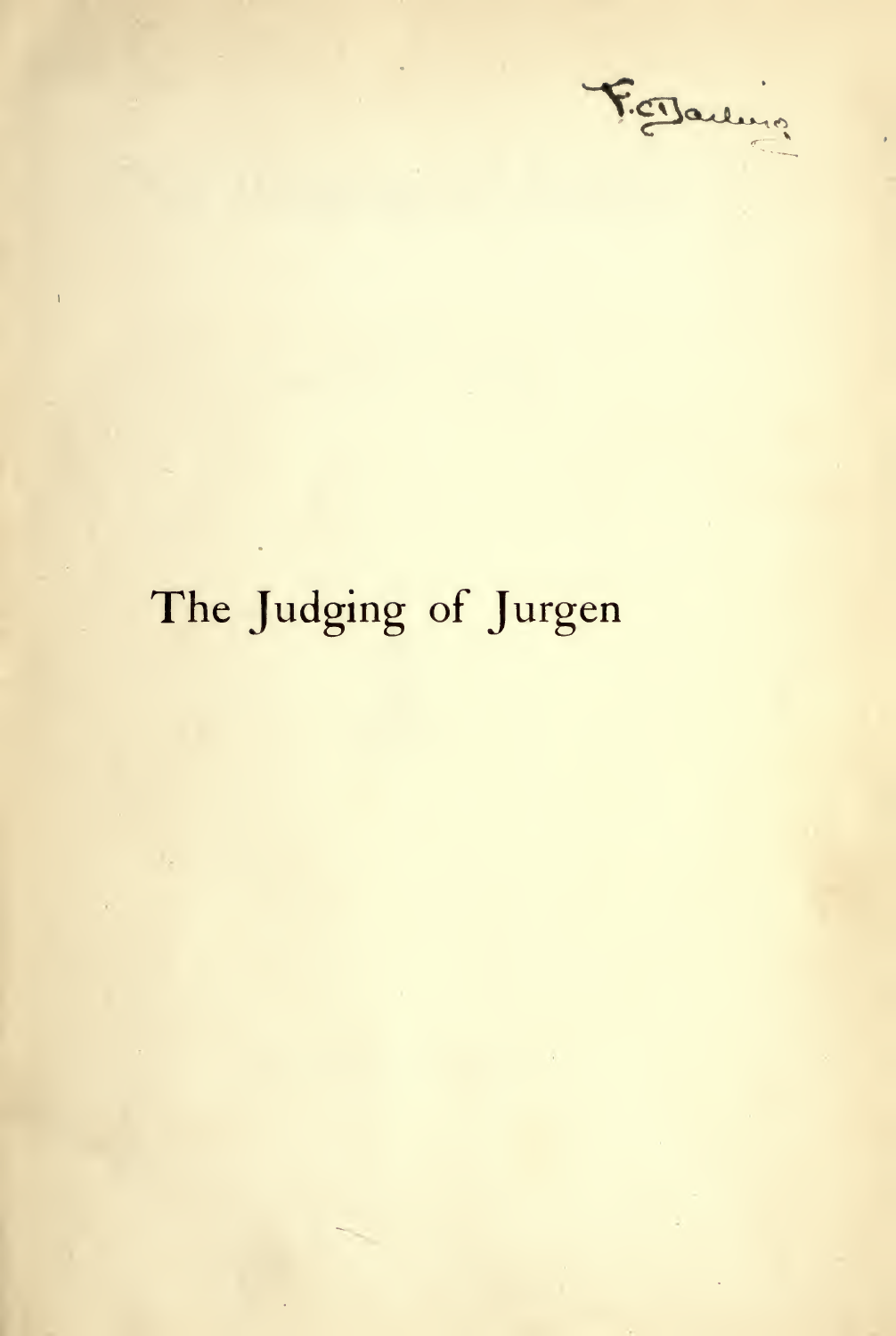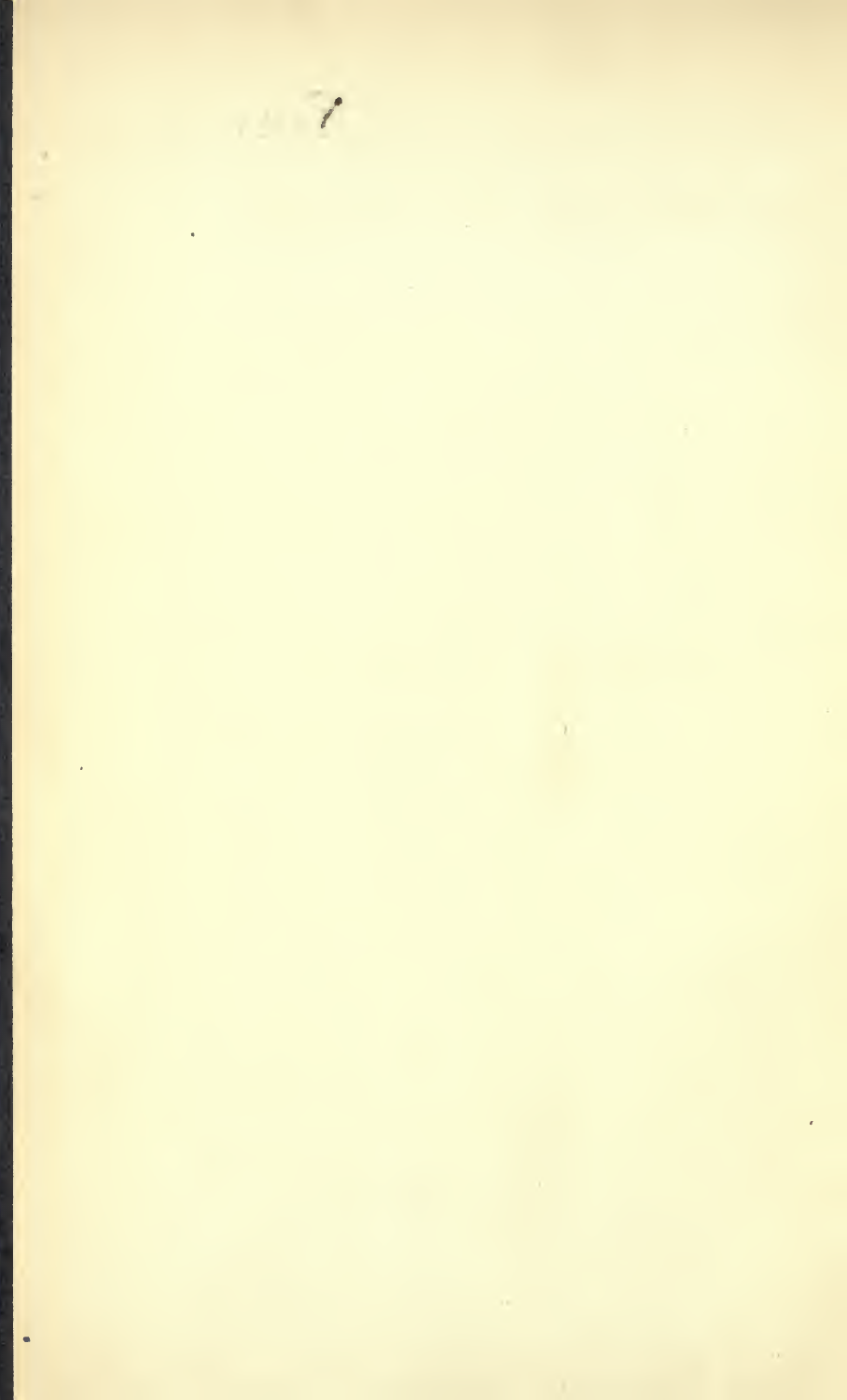# The Judging of Jurgen

By James Branch Cabell



Mary<br>B. manag

**CHICAGO** THE BOOKFELLOWS 1920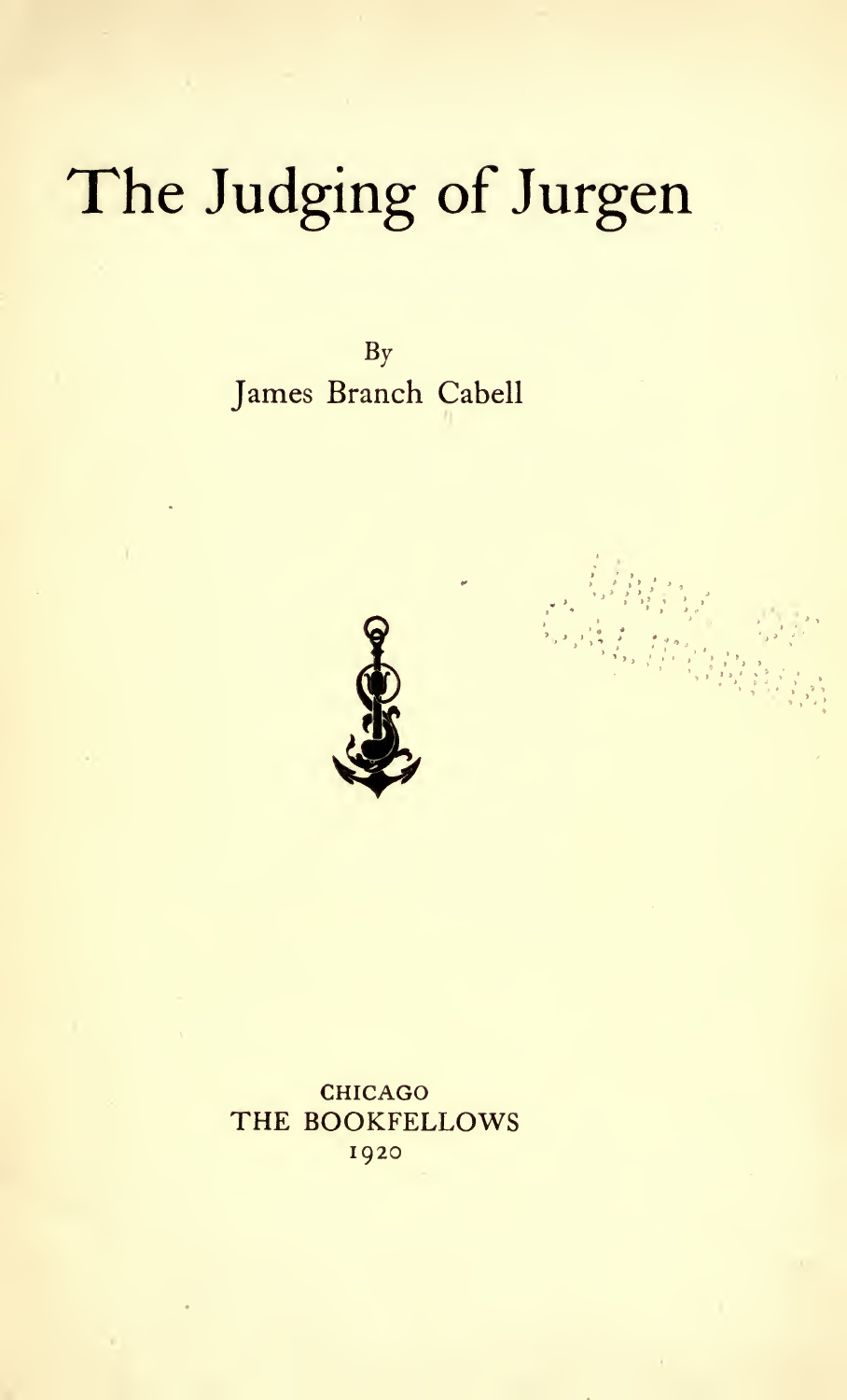The Judging of Jurgen, by James Branch Cabell, BOOKFELLOW No. 513, is reprinted by permission from the NEW YORK TRIBUNE. Acknowledgment is also made to Vincent Starrett, BOOKFELLOW No. 8.

 $961$  $c$   $114$ 

This is the Bookly Joy for October, 1920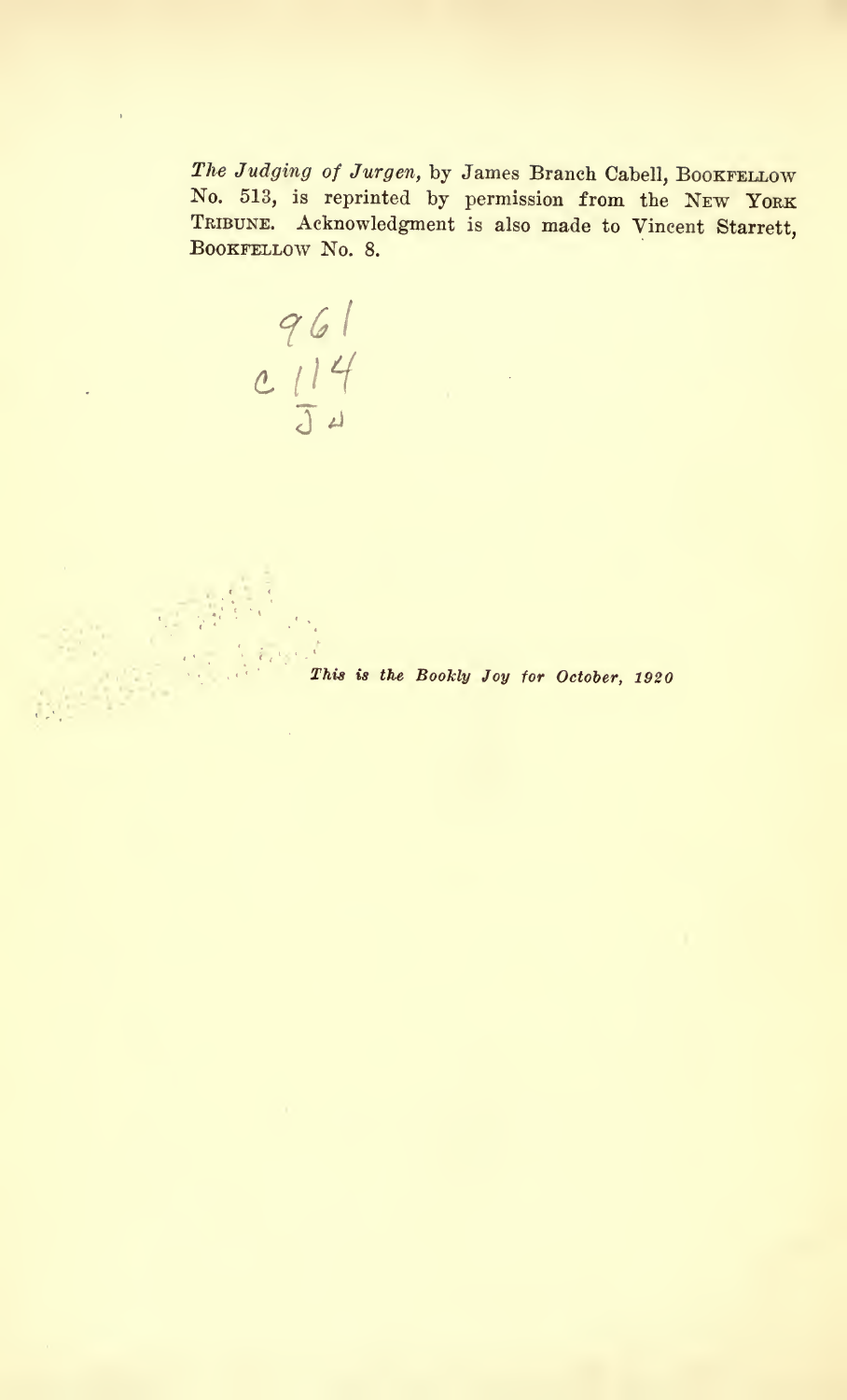#### J. B. C.: IN GRATITUDE

OW do <sup>I</sup> thank you, Cabell, in this wise : For Horvendile and Jurgen, fifty lacs Of rupees and of pearls, and thirty sacks

Of maidens' hearts and sudden widows' eyes. And you shall have your pick of knightly steeds,

And banners, shrewdly sewn with golden thread; There shall be steel and velvet for your head, And for your soul, <sup>a</sup> string of amber beads.

This for the present: I shall add, in time,<br>Much that your prowess shall exult to see, When you have trysted with Calliope,

And quilled the record of your joyous crime. I can be grateful, as you shall be shown You shall have all Chicago for your own !

VINCENT STARRETT

#### 798838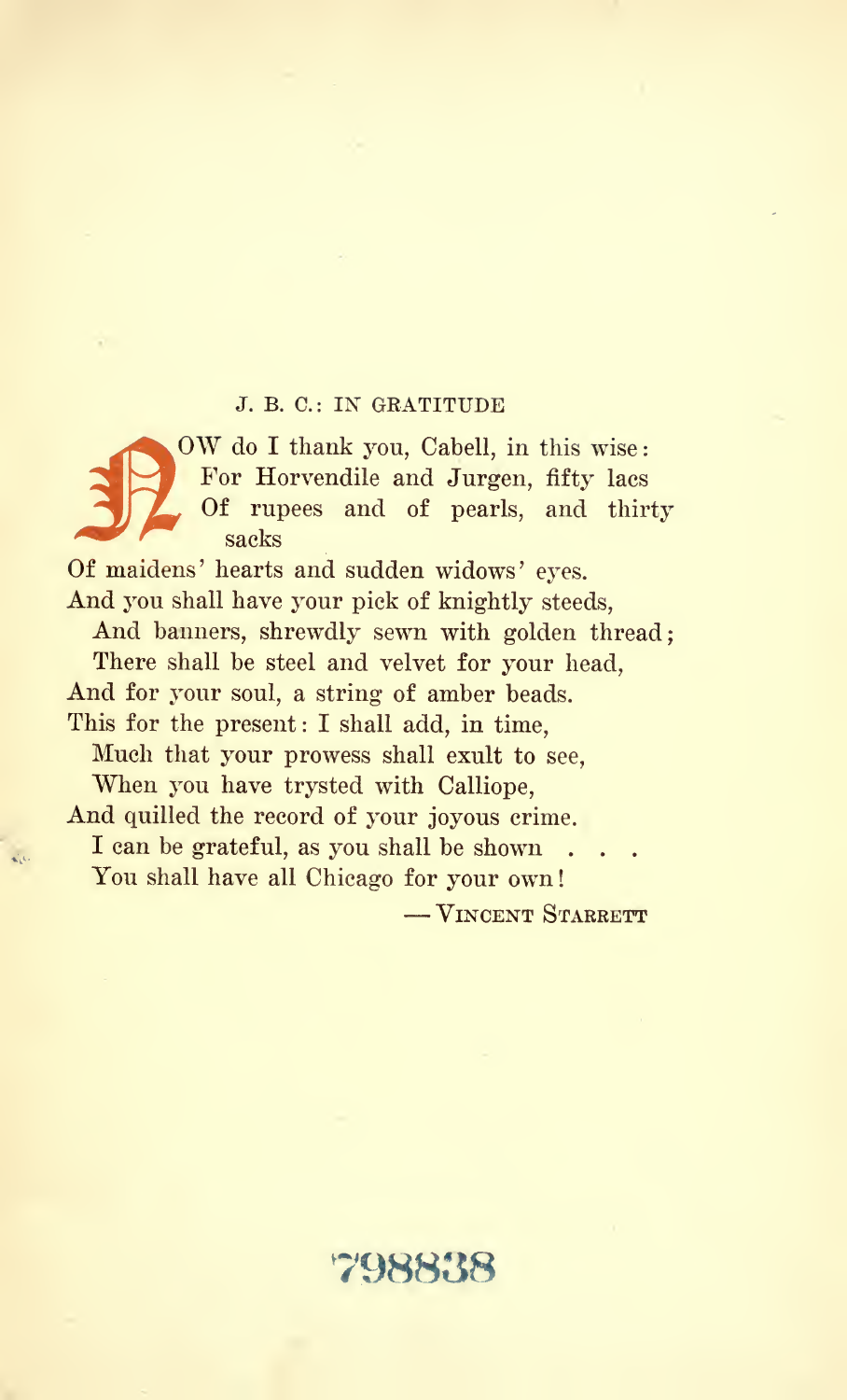J.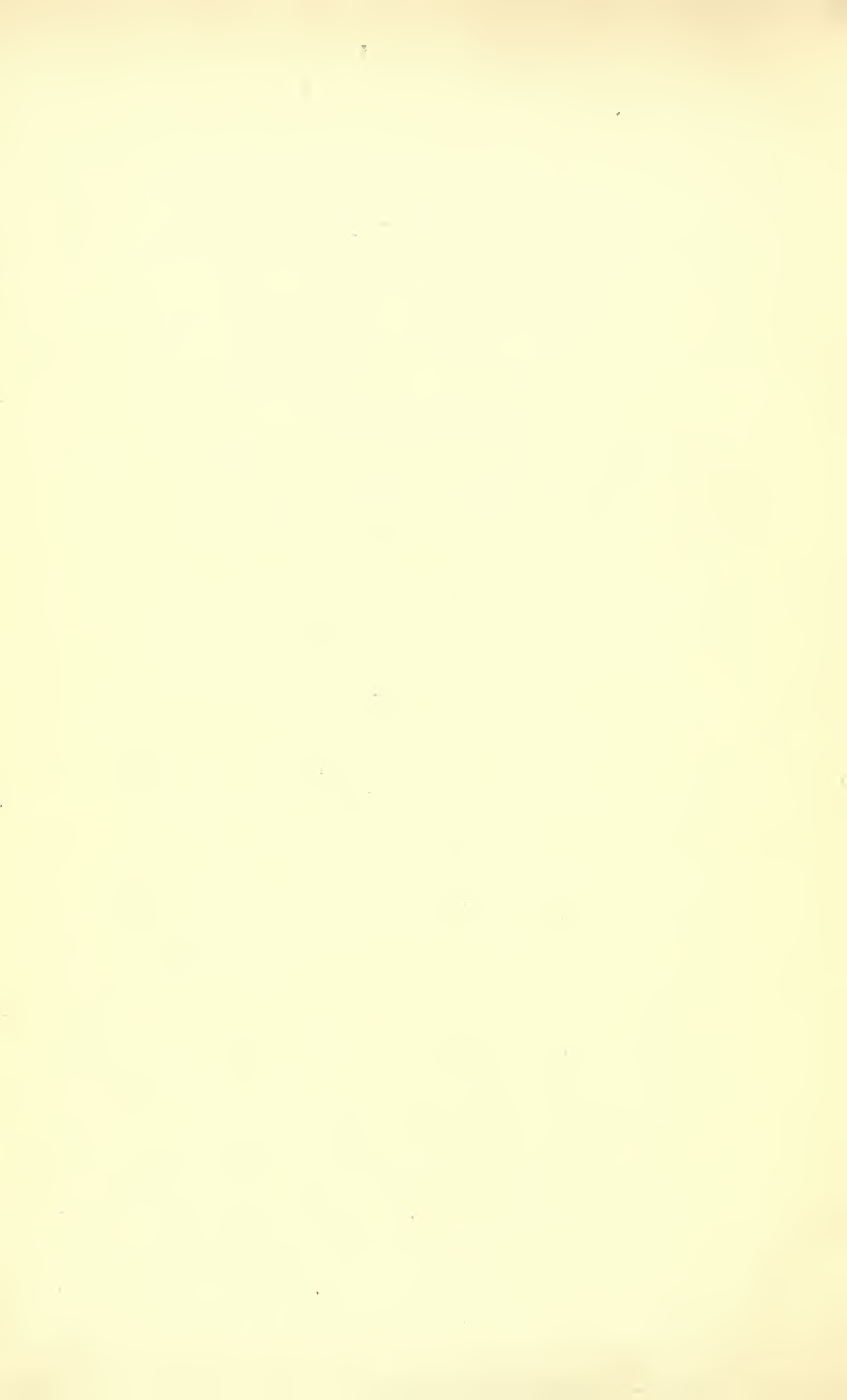In this, as in every other fable I have unitten about Jurgen, I have endeuvered to write that wherein each man will find what his nature enables him to see.

### James Branch Cabell

#### 29 May 1920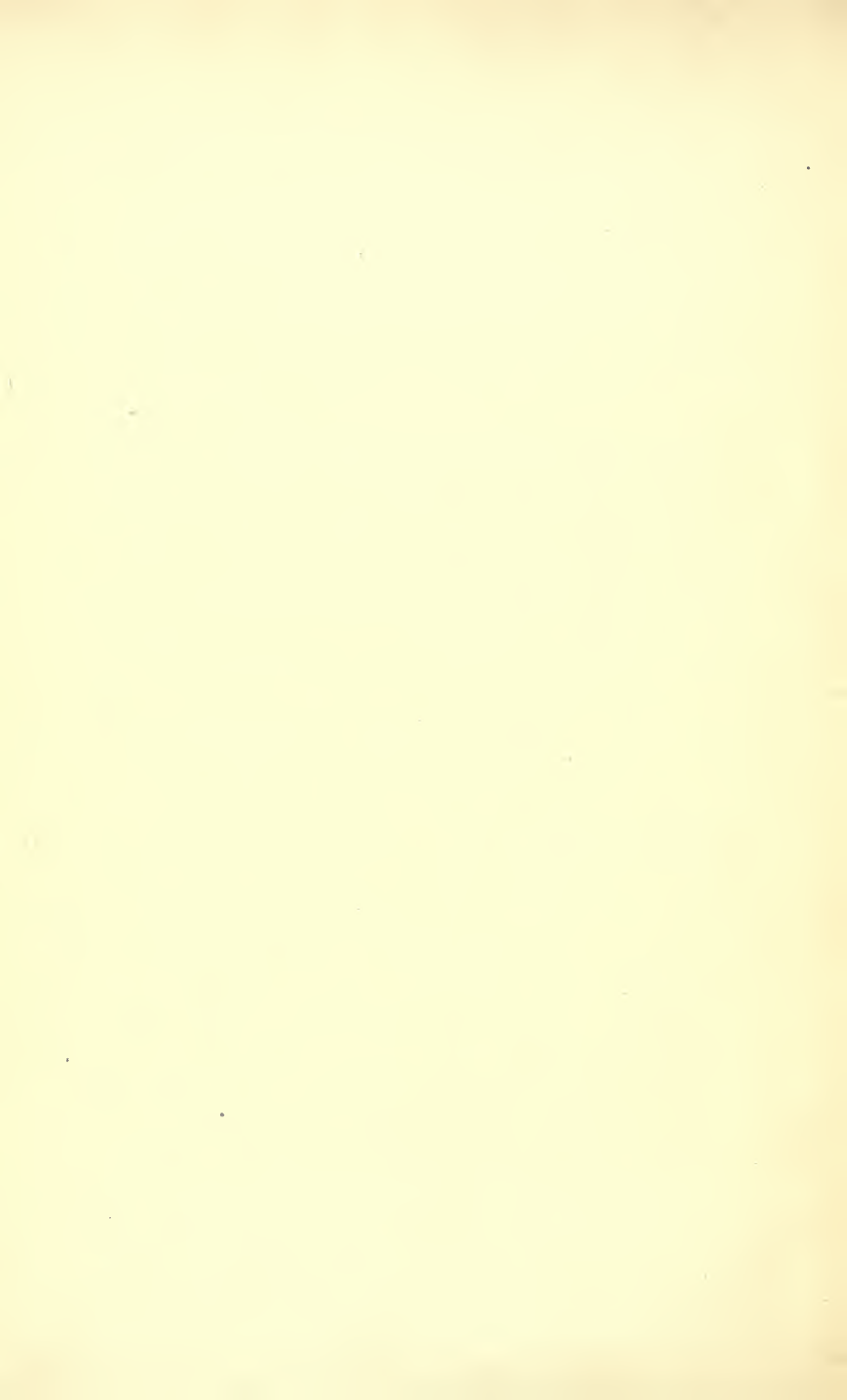#### THE JUDGING OF JURGEN

 $\blacktriangleright$  HEY of Poictesme narrate that in the old days a court was held by the Philistines to decide whether or no King<br>a should be relegated to limbo. And Jurgen should be relegated to limbo. when the judges were prepared for judging, there came into the court <sup>a</sup> great tumblebug, rolling in front of him his loved and proper ly housed young ones.

This insect looked at Jurgen, and its pincers rose erect in horror. And the bug cried to the three judges, "Now, by St. An thony! this Jurgen must forthwith be rele gated to limbo, for he is offensive and lewd and lascivious and indecent."

"And how can that be?" says Jurgen.

"You are offensive, " the bug replied, "be cause you carry a sword, which I choose to say is not <sup>a</sup> sword. You are lewd, because you carry a staff, which I prefer to think is not <sup>a</sup> staff. You are lascivious, because you carry a lance, which I elect to declare is not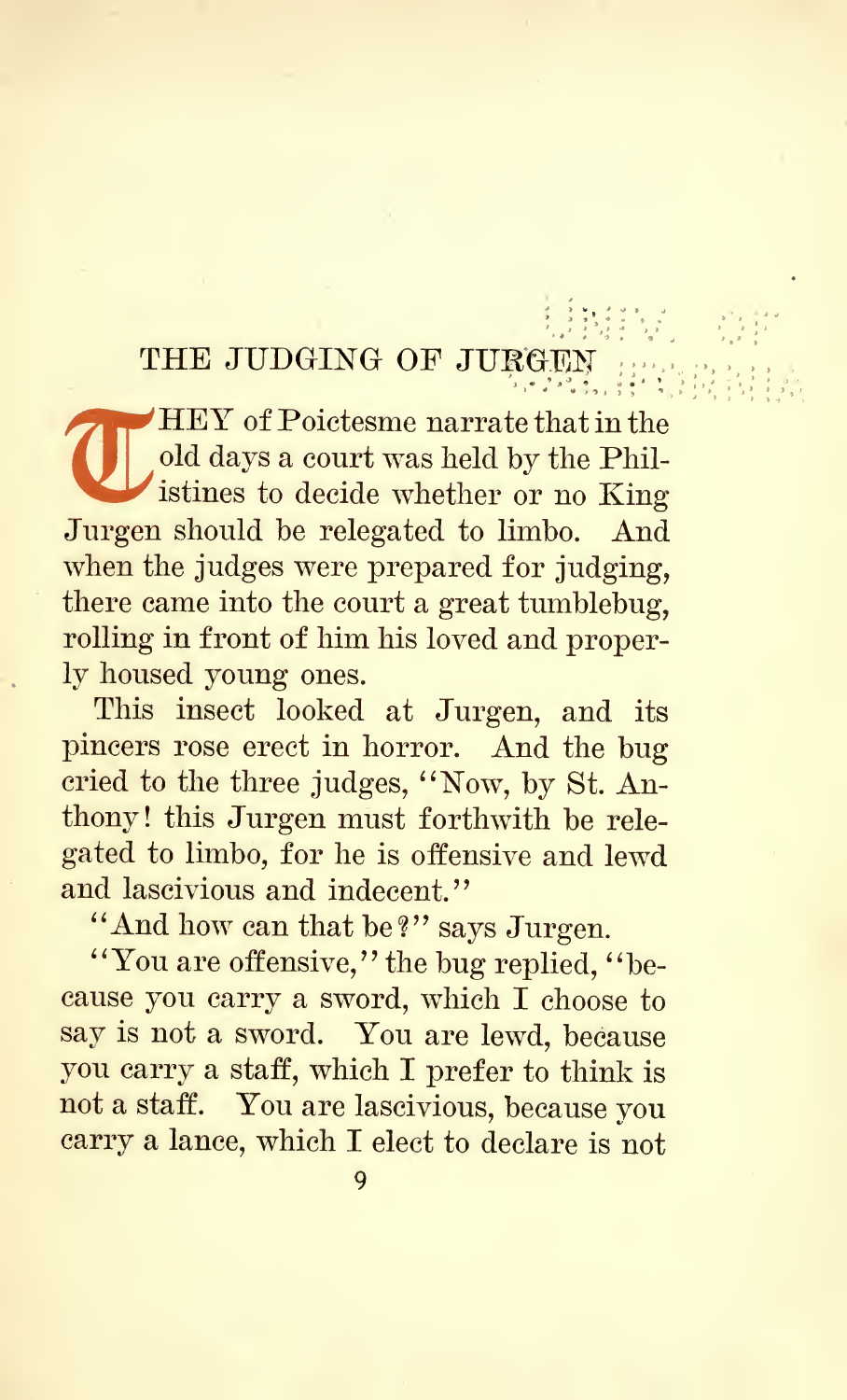a lance. And, finally, you are indecent for leasons of which a description would be ob jectionable to me, and which, therefore, I must decline to reveal to anybody."

"Well, that sounds logical," says Jurgen, "but, still, at the same time, it would be no worse for an admixture of common sense. For you, gentlemen, can see for yourselves that I have here a sword and a lance and a staff, and no mention of anything else ; and that all the lewdness is in the insectival mind of him who itches to be calling these things by other names."

> The judges said nothing as yet. But they that guarded Jurgen and all the other Phil istines stood to this side and to that side with their eyes shut tight and saying in unison, "We decline to look, because to look might Seem to imply a doubt of what the tumblebug has said. Besides, so long as the tumblebug has reasons which he declines to re veal, his reasons stay unanswerable, and you are plainly <sup>a</sup> prurient rascal, who are mak ing trouble for yourself."

> "To the contrary," says Jurgen, "I am <sup>a</sup> poet and <sup>I</sup> make literature."

> "But in Philistia to make literature and to make trouble for yourself are synonyms,"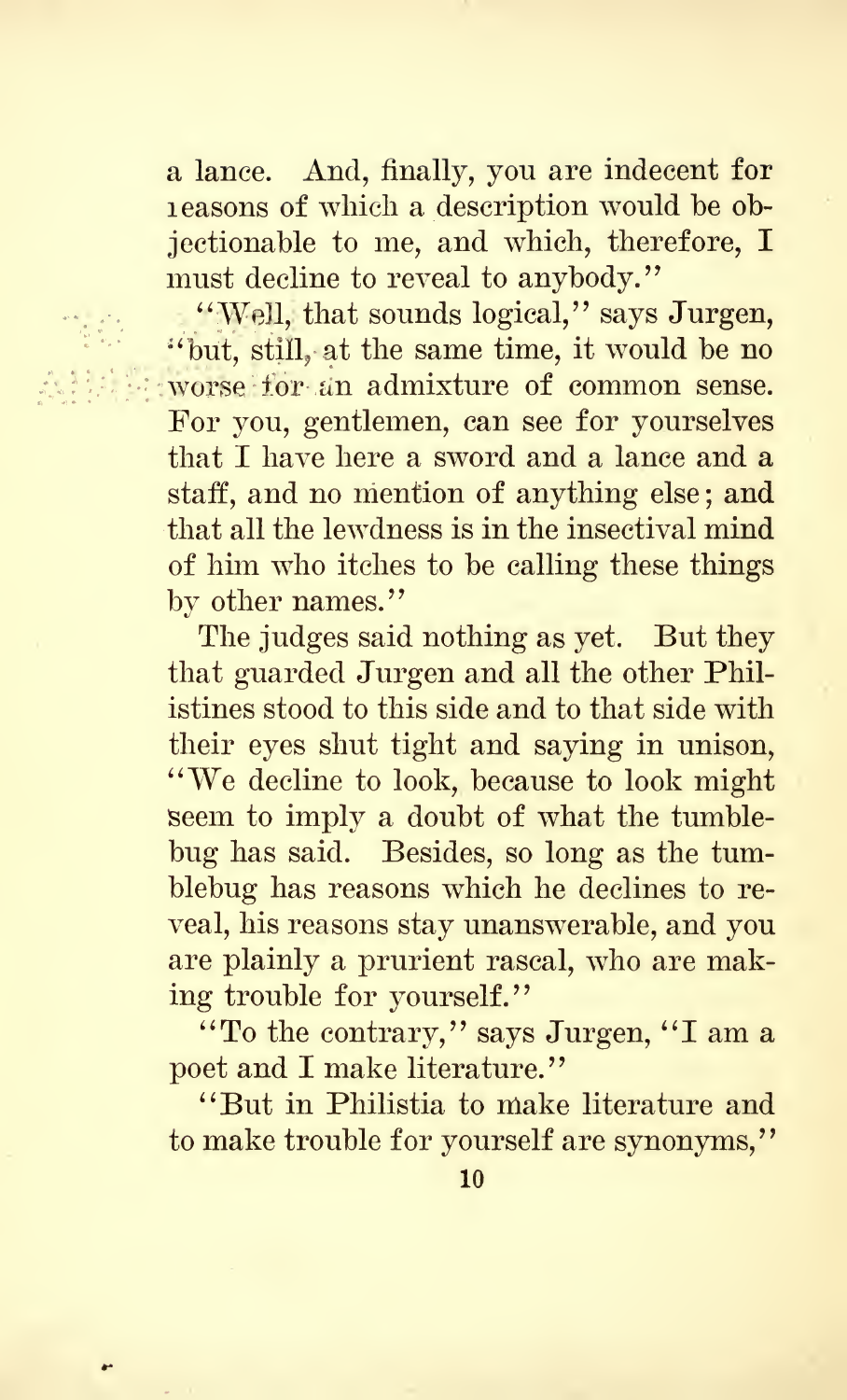the tumblebug explained. "I know, for already we of Philistia have been pestered by three of these makers of literature. Yes, there was Edgar, whom <sup>I</sup> starved and hunted until I was tired of it; then I chased him up a back alley one night and knocked out those annoying brains of his. And there was Walt, whom <sup>I</sup> chivvied and battered from place to place and made <sup>a</sup> paralytic out of him; and him, too, I labelled offensive and<br>lewd and lascivious and indecent. Then, lewd and lascivious and indecent. later, there was Mark, whom I frightened into disguising himself in a clown's suit, so that nobody might suspect him of being one of those vile makers of literature ; indeed, I frightened him so that he hid away the greater part of what he had made until he<br>was dead and I could not get at him. That was dead and I could not get at him. was <sup>a</sup> disgusting trick to play on me, <sup>I</sup> con sider. Still, these are the only three detected makers of literature that have ever in fested Philistia, thanks be to goodness and my vigilance, but for both of which we might have been no more free from makers of lit erature than are the other countries."

"Now, but these three," cried Jurgen, "are the glories of Philistia; and of all that Philistia has produced, it is these three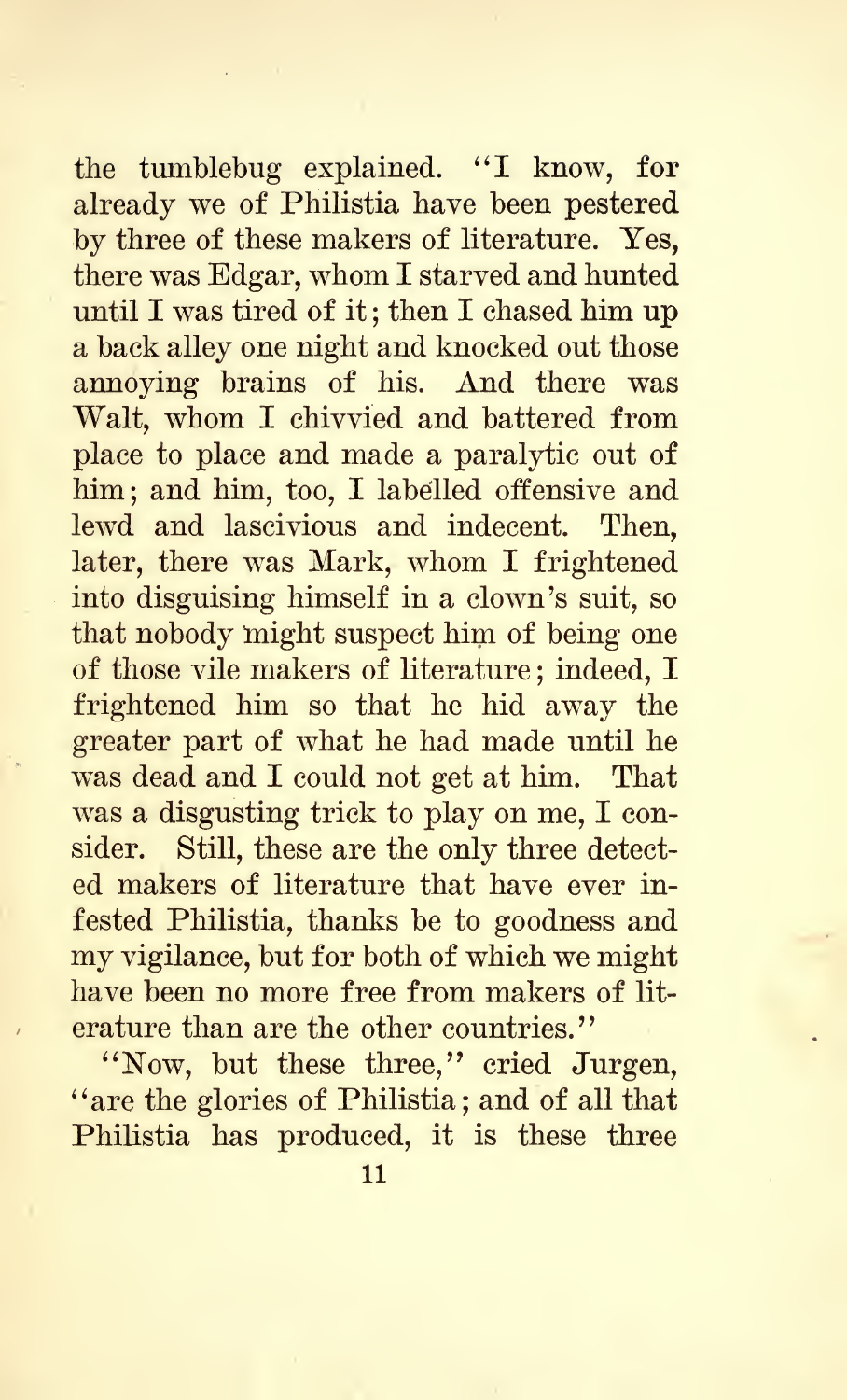alone, whom living ye made least of, that to-day are honored wherever art is honored, and where nobody bothers one way or the other about Philistia!"

"What is art to me and my way of living?" replied the tumblebug, wearily. "I have no concern with art and letters and the other lewd idols of foreign nations. I have in charge the moral welfare of my young, whom <sup>I</sup> roll here before me, and trust, with St. Anthony's aid, to raise in time to be Godfearing tumblebugs like me. For the rest, <sup>I</sup> have never minded dead men being well spoken of; no, no, my lad, once whatever I may do means nothing to you, and once you are really rotten you will find the tumblebug friendly enough. Meanwhile, <sup>I</sup> am paid to protest that living persons are offensive and lewd and lascivious and indecent, and one must live."

Jurgen now looked more attentively at this queer creature; and he saw that the tumblebug was malodorous certainly, but at bottom honest and well meaning; and that seemed to Jurgen the saddest thing he had found among the Philistines. For the tum blebug was sincere in his insane doings and all Philistia honored him sincerely, so that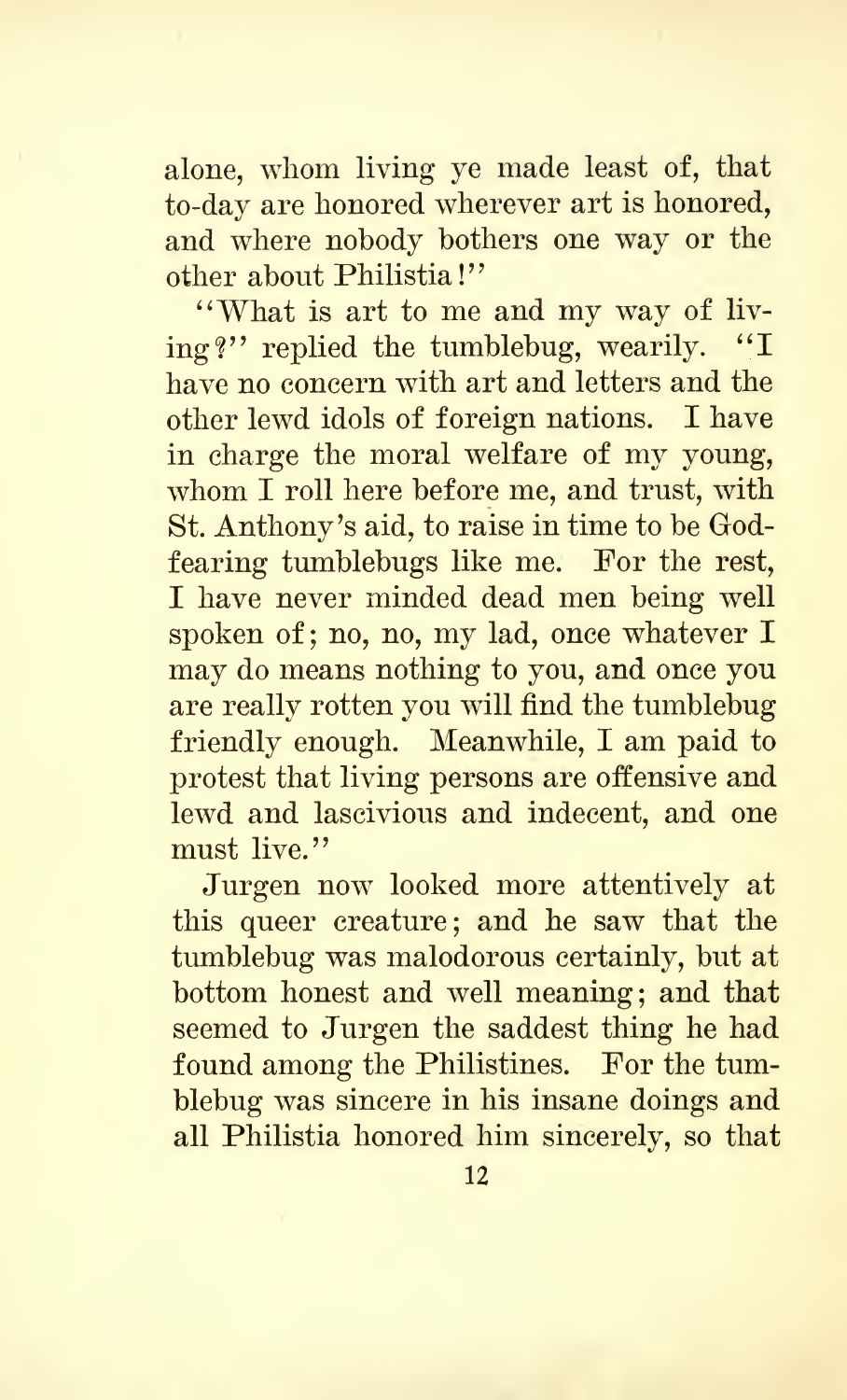there was nowhere any hope for this people. Therefore, King Jurgen addressed him self to submit, as his need was, to the strange<br>customs of the Philistines. "Now do you customs of the Philistines. judge me fairly," cried Jurgen to his judges, "if there be any justice in this insane country. And if there be none, do you relegate me to limbo, or to any other place, so long as in that place this tumblebug is not om nipotent and sincere and insane."

And Jurgen waited. . .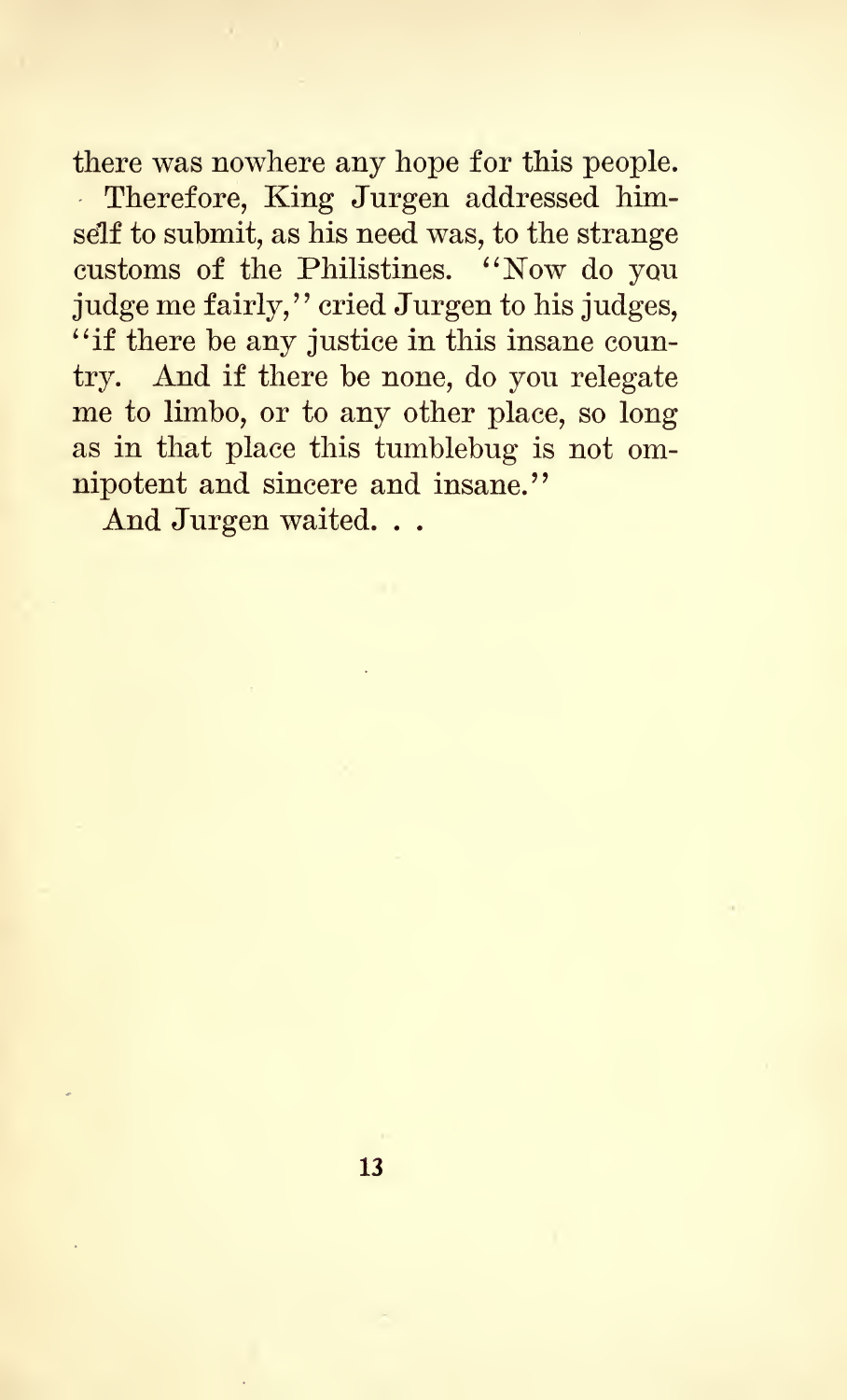NOW THE MORAL OF THE JUDGING OF JURGEN, WHICH IS ALSO THE DEDICATION OF JURGEN, IS, AS IT WAS IN THE BEGINNING:

> BEFORE EACH TARRADIDDLE, UNCOWED BY SCIOLISTS, EOBUSTER PERSONS TWIDDLE TREMENDOUSLY BIG FISTS.

"OUR GODS ARE GOOD," THEY TELL US, NOR WILL OUR GODS DEFER REMISSION OF RUDE FELLOWS' ABILITY TO ERR."

SO THIS YOUR JURGEN TRAVELS CONTENT TO COMPROMISE ORDAINMENTS NONE UNRAVELS EXPLICITLY . . . AND SIGHS.